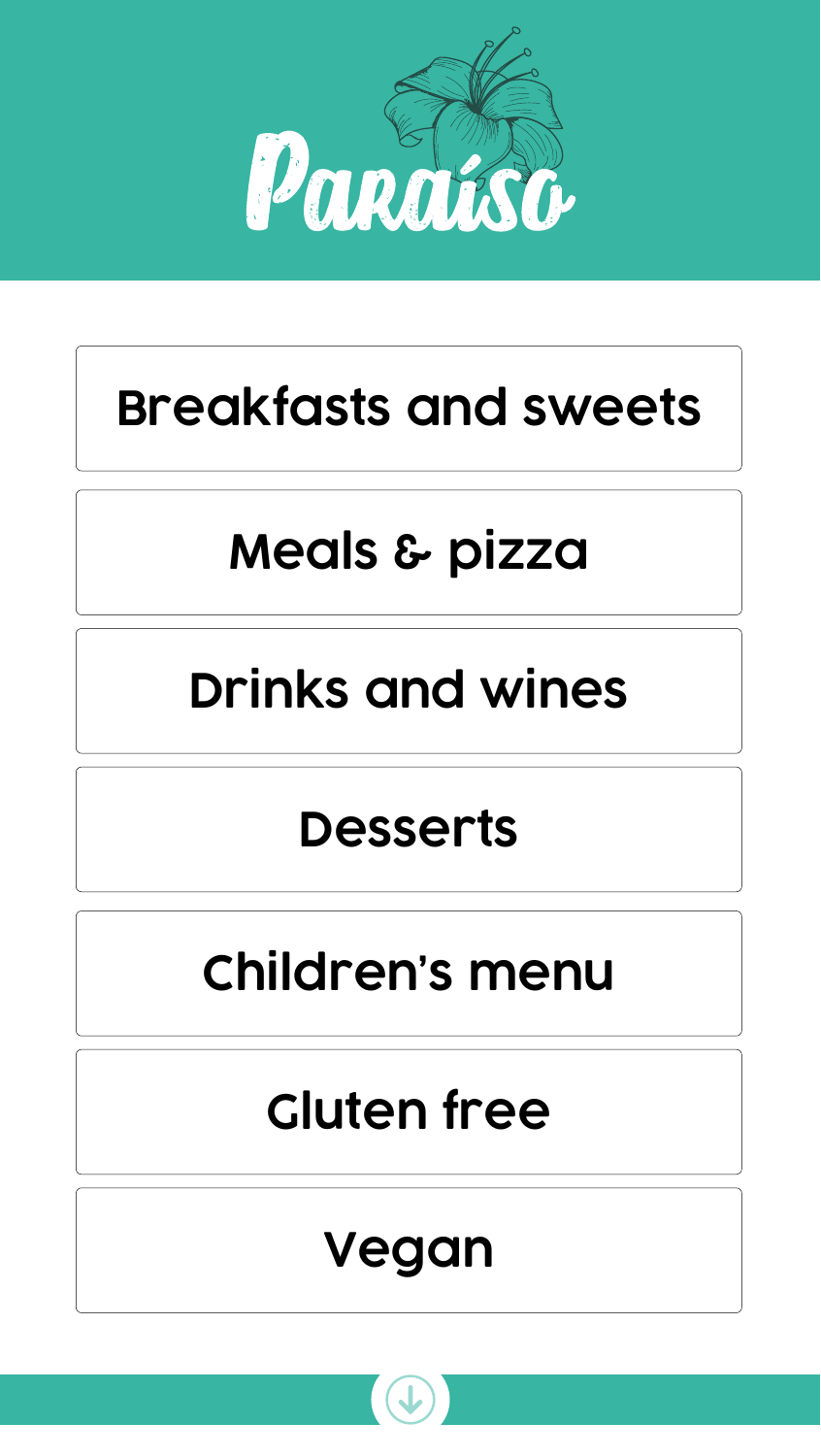<span id="page-1-0"></span>![](_page_1_Figure_0.jpeg)

### **Breakfasts and sweets**

**IF YOU HAVE ANY FOOD ALLERGY PLEASE ASK OUR STAFF**

![](_page_1_Picture_3.jpeg)

 **OPTIONAL GLUTEN FREE, PLEASE ASK OUR STAFF** 

**CROISSANT** *1,50 €*

**GRILLED CROISSANT** *3,40 €*

**SUGAR DONUT** *1,40 €*

**CHOCOLATE DONUT** *1,40 €*

**CHOCOLATE TULIP** *1,80 €*

**IOGURT TULIP** *1,80 €*

**CONTINENTAL BREAKFAST (TOAST BUTTER AND JAM)** *3,80 €*

**TOASTED COUNTRY BREAD WITH CREAM CHEESE AND SMOKED SALMON** *5,90€*

**TOASTED COUNTRY BREAD WITH TOMATO AND HAM** *5,90€*

**HAM, CHEESE OR FUET (CURED SAUSAGE) MINI BAGUETTE, ORANGE JUICE AND COFFEE** *4,90 €*

**CEREALS AND IOGURT** *3,50 €*

### **ENGLISH BREAKFAST**

*6,90 € Eggs, English bacon, beans, toast, English sausage, coffee with milk or tea*

![](_page_1_Picture_19.jpeg)

![](_page_1_Picture_20.jpeg)

![](_page_1_Picture_5.jpeg)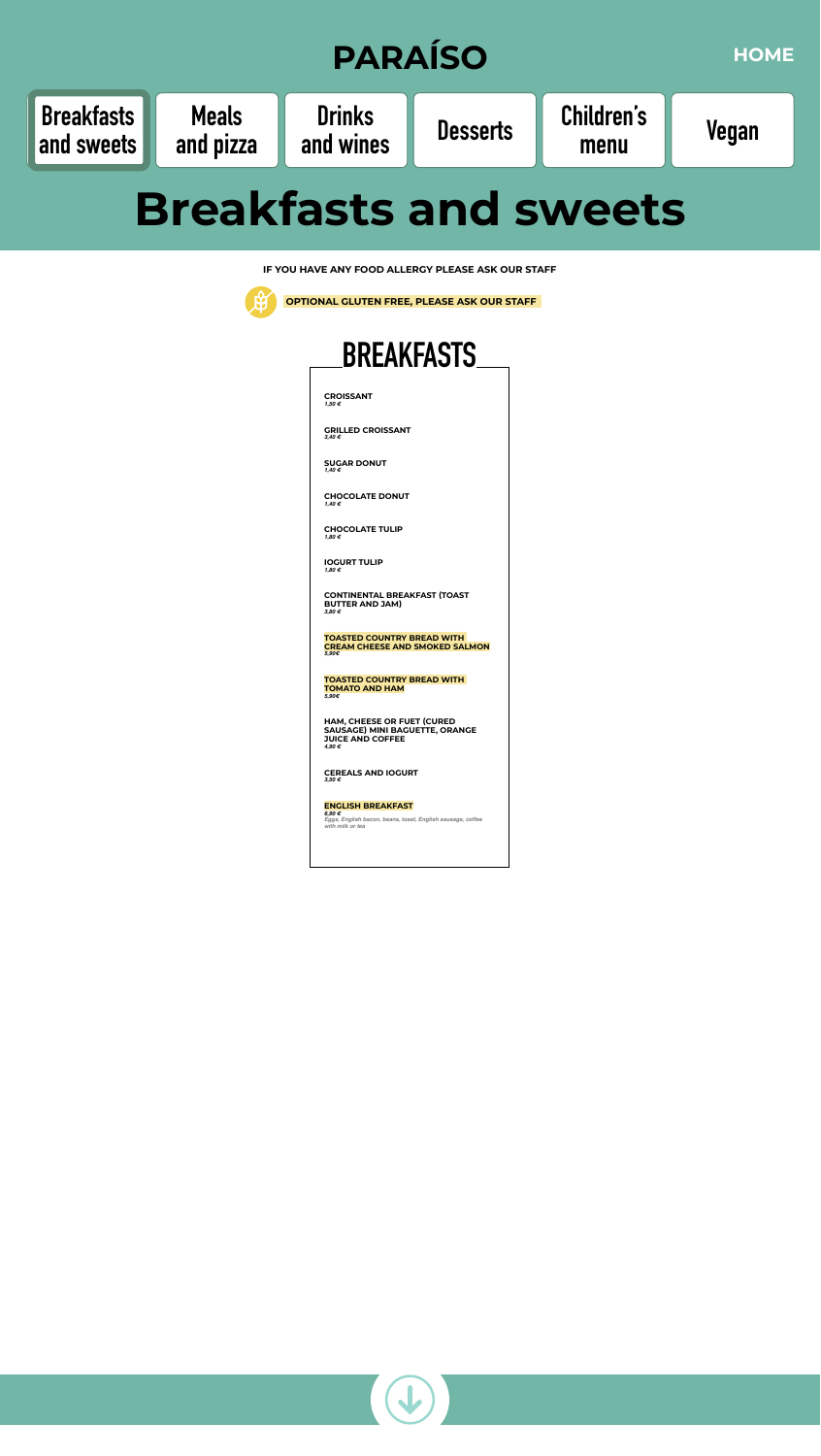**CHEESE AND HAM TOASTED SANDWICH**

*4,10 €* 

**VEGETARIAN SANDWICH** *5,20 € Vegetarian: Multi-grain bread, lettuce, cheese,* 

*tomato and hard-boiled egg - mayonnaise served separately.*

**CLUB SANDWICH** *6,30 € Club Sandwich: Sliced bread, ham, lettuce,* 

*tomato, bacon, chicken and egg.*

**SALMON ROLL** *7,50 € Salmon roll: Pita bread, smoked salmon, Tzatziki sauce, onion and watercress.*

**CHICKEN ROLL** *6,80 € Chicken roll: Pita bread, chicken, tomato, Tzatziki sauce, onion and watercress.*

**PORK RIBS WITH BARBECUE SAUCE AND GARNISH** *15,90 €*

**CURRIED CHICKEN WITH FRIED POTATOES AND RICE** *11,30 €*

**GRILLED CHICKEN BREAST WITH BAKED POTATOES** *11,00 €*

**FISH AND CHIPS WITH MUSHY PEAS AND TARTARE SAUCE** *10,10 €*

**ENTRECOT DE 300 GR** *18,30 €* 

**CHICKEN ESCALOPE\*** *9,90 €*

**ROAST CHICKEN\*** *10,70 €*

**GRILLED CUTTLEFISH COMBO PLATE\*** *14,10 €*

**GRILLED SALMON FILLET\*** *15,90 €*

**\* ALL DISHES ARE SERVED WITH SALAD AND YOU MAY CHOOSE A SECOND GARNISH: CHIPS OR MASH, RICE OR MIXED** 

![](_page_2_Picture_63.jpeg)

![](_page_2_Picture_64.jpeg)

**CLASSIC HAMBURGUER WITH TOMATO AND** 

![](_page_2_Picture_8.jpeg)

**CARAMELISED ONION** *8,00 €*

**CHICKEN BURGER** *8,00 € Sesame seed bun, lettuce, tomato and mustard mayonnaise.*

**ANGUS SPECIAL BURGER** *15,20 € Sesame seed bun, lettuce, brie cheese, onion, bacon and beef burger.*

**BEYOND VEGGIE BURGER WITH CARAMELISED ONIONS AND VEGAN CHEESE** *14,90 €*

<span id="page-2-0"></span>![](_page_2_Picture_0.jpeg)

**PORTION OF FRENCH FRIES** *4,40 €*

**CHICKEN NUGGETS** *5,90 €*

**FRIED CALAMARI**  *11,80 €*

**PATATAS BRAVAS BRAVA SAUCE AND ALL I OLI (SPICY WITH GARLIC)**  *8,00 €*

**HOME MADE CHICKEN CROQUETTES**  *8,20 €*

**HUMMUS WITH FRESH RAW VEGETABLES AND PITA BREAD WITH SEEDS** *9,80 €*

**GRILLED NATURAL VEGETABLES** *9,50 €*

**GOAT CHEESE AND VEGETABLE CROQUETTES** *9,10€*

**CHICKEN WINGS** *7,10 €*

**NACHOS WITH GUACAMOLE AND CHEDDAR CHEESE SAUCE** *9,90€*

**MEAT LASAGNE 'AU GRATIN'**  *11,80 €*

![](_page_2_Picture_12.jpeg)

**VEGETABLE LASAGNE** *11,50 €*

**SPAGHETTI WITH CARBONARA OR BOLOGNESE SAUCE** *10,90 €*

**MARGARITA** *11,00 € (30 cm)* 

*Tomato sauce and mozzarella*

**4 CHEESES** *12,90 € (30 cm) Parmesan, emmental, roquefort, mozzarella, tomato sauce*

**PROSCIUTTO** *12,90 € (30 cm) Ham, tomato sauce and mozzarella*

**PEPPERONI** *12,90 € (30 cm) Pepperoni, tomato sauce and Mozzarella*

**PIZZA VEGGIE CAMBRILS PARK** *12,90 € (30 cm) Artichoke, mushrooms, courgette, red and green pepper, onion, tomato sauce and vegan mozzarella.*

**PUMPKIN AND CEPS PIZZA** *12,90 € (30 cm)* 

### **GLUTEN FREE:**

**4 CHEESES** *12,90 €*

**HAM AND CHEESE** *12,90 €*

**BARBECUE** *12,90 €*

**CAESAR SALAD**

*9,80 € Mixed lettuce, chicken, croutons, parmesan cheese and Caesar sauce.*

**GOAT CHEESE SALAD WITH CARAMELIZED APPLE** *10,50 €*

**MARKET SALAD** *10,40 €*

**CAPRESE SALAD** *10,40 €*

![](_page_2_Picture_4.jpeg)

**MEATS AND FISHES**

![](_page_2_Picture_6.jpeg)

**SALADS**

**IF YOU HAVE ANY FOOD ALLERGY PLEASE ASK OUR STAFF**

![](_page_2_Picture_2.jpeg)

 **OPTIONAL GLUTEN FREE, PLEASE ASK OUR STAFF**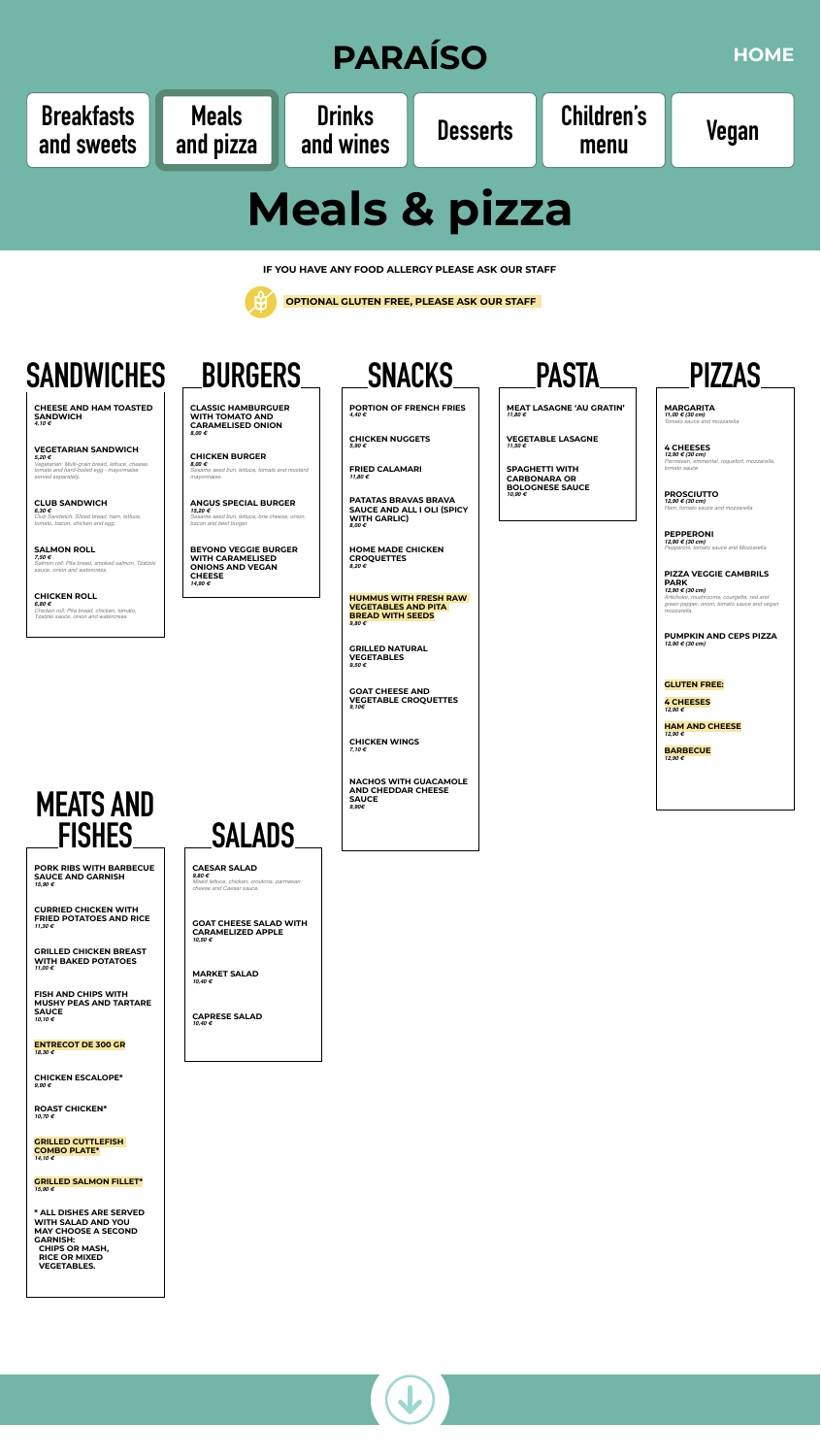<span id="page-3-0"></span>![](_page_3_Picture_0.jpeg)

**MOJITO** *7,70 € Rum, sugar, mint and Sprite (soda).*

**MOJITO DE FRESA** *8,00 € Strawberry, rum, sugar, mint and Sprite (soda).*

**DAIQUIRI LEMON** *7,60€ White rum, lemon juice, lemon granita.*

### **ALCOHOL-FREE COCKTAIL**

**MOJITO** *6,00 € Sugar, lime, mint, apple juice and Sprite*

**MOJITO FRESA** *6,30 € Strawberry, sugar, lime, mint and Sprite*

**MOJITO FRUTOS DEL BOSQUE** *6,30 € Berries, sugar, lime, mint and Sprite*

**MOJITO MARACUYÁ** *6,30 € Coconut syrup and pineapple juice*

**PIÑA COLADA** *5,20 € Pineapple juice, peach juice, orange juice and a hint of pomegranate*

**SAN FRANCISCO** *5,20 € Pineapple juice, peach juice, orange juice and a hint of pomegranate* 

**PINK PANTHER** *5,20 € Pineapple juice, coconut syrup and strawberry*

**CUNE CRIANZA 3/8** *8,30 € Ull de llebre, Garnatxa Negra, Samsó D.O.Ca. RIOJA* 

**SOLIMAR** *11,20 € Cabernet Sauvignon , Merlot D.O. TARRAGONA* 

**BAILEYS** *5,30 €*

**TEQUILA JOSE CUERVO** *6,60 €*

**PACHARÁN** *4,20 €*

**TÍA MARIA** *5,00 €*

**ORUJO** *4,90 €*

**AMARETTO** *4,10 €*

**LICOR DE MELOCOTÓN** *3,90 €*

![](_page_3_Picture_18.jpeg)

**LICOR DE AVELLANA** *3,90 €*

**LICOR DE MANZANA** *3,90 €*

**LIMONCELLO** *5,00 €*

![](_page_3_Figure_66.jpeg)

**VIÑA SOL 3/8**

*7,30 € Chardonnay D.O. Catalunya* 

**CLOT D'ENCÍS** *11,00 € Garnacha Blanca D.O. TERRA ALTA*

**GLENFIDISH** *9,10 €*

**KNOCKANDO** *7,60 €*

**DE CASTA GARNATXA NEGRA** *11,90 € Samsó D.O. Catalunya* 

**DE CASTA 3/8 GARNATXA NEGRA**

**ORANGE, PINEAPPLE, PEACH, ORANGE JUICE** *2,40 €*

**SOFT DRINKS 300ML** *2,50€*

**SOFT DRINKS 400ML** *2,90 €*

**VETERANO** *4,40 €*

**HENESSY** *10,30 €*

**BOMBAY SAPPHIRE** *9,60 €*

**BULLDOG** *9,60 €*

**SEAGRAM´S** *9,60 €*

**G-VINE** *12,50 €*

**GIN MARE** *12,50 €*

**HENDRICK´S** *11,30 €*

**PUERTO DE INDIAS** *9,60 €*

**SMIRNOFF**  *6,90 €*

**ABSOLUT** *6,90 €*

**CIROC** *12,50 €*

**BACARDI** *7,40 €*

**CAPITAN MORGAN** *7,10 €*

**HAVANA 7** *9,30 €*

**BARCELO** *7,10 €*

**JACK DANIELS** *9,40 €*

**BALLANTINES** *6,90 €*

**JAMESON** *9,10 €*

**MALIBU**

![](_page_3_Picture_67.jpeg)

![](_page_3_Picture_68.jpeg)

![](_page_3_Picture_15.jpeg)

**LIQUORS**

**MALTA WHISKY** **ROSÉ WINE**

![](_page_3_Picture_33.jpeg)

**GLASS ESTRELLA** *2,50 €*

**1/3 ESTRELLA** *2,60€*

**PINT ESTRELLA**

**BEERS**

### **Drinks and wines**

![](_page_3_Picture_2.jpeg)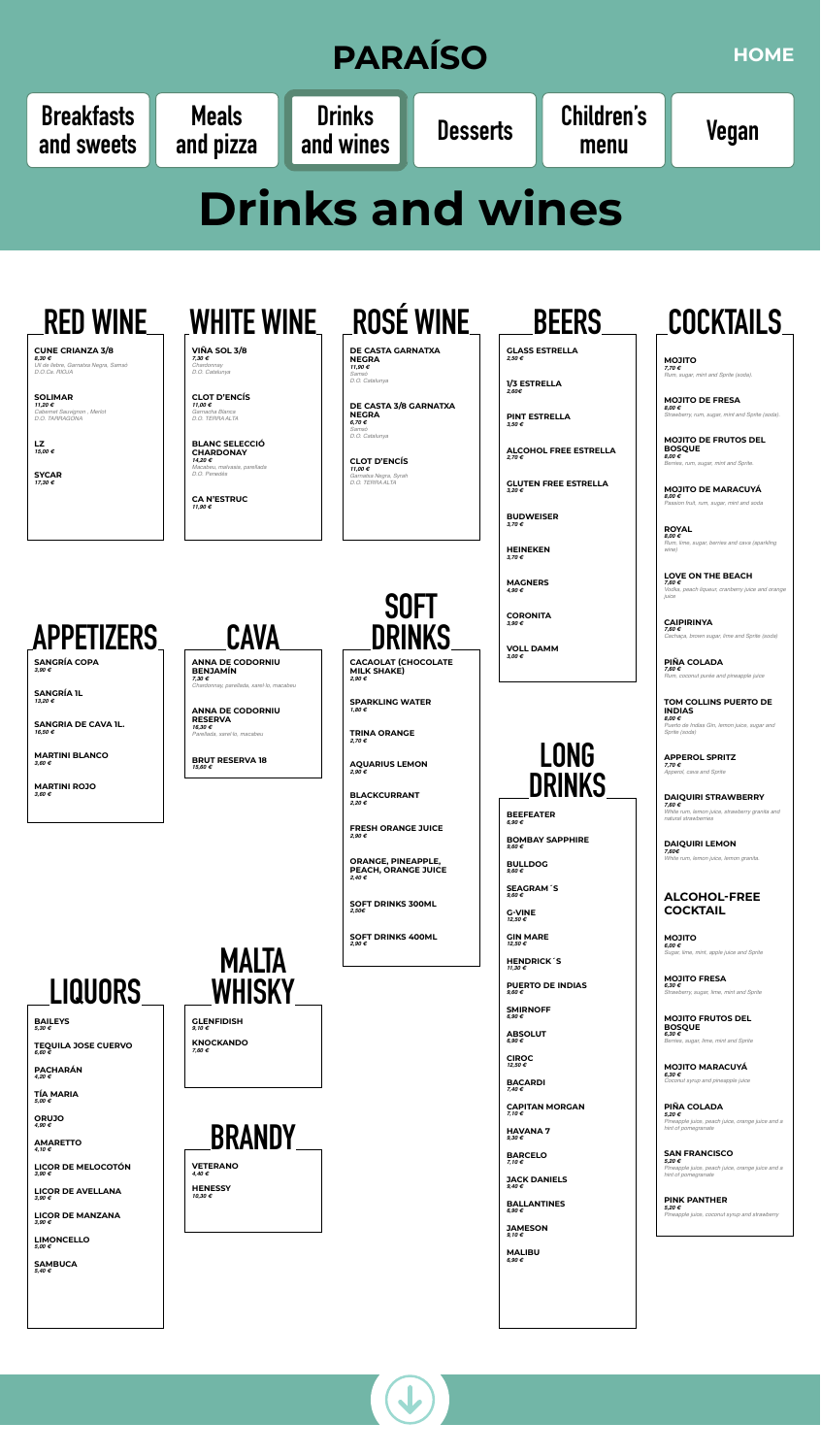**CARAMEL COATED FRENCH TOAST WITH VANILLA ICE CREAM** *7,80 €*

**FRESH FRUIT COCKTAIL**  *6,00 €*

**BROWNIE** *6,70 €*

**COPA TRES GUSTOS** *7,40 € Chocolate, vanilla and strawberry ice cream.*

<span id="page-4-0"></span>![](_page_4_Picture_0.jpeg)

**COPA TURRÓN** *7,50 € Nougat ice cream and cream.*

**COPA DINAMARCA** *7,40 € Vanilla ice cream, chocolate sauce and cream..*

**BIO VEGAN ICE-CREAM:**

• **COCONUT**

• **COCONUT AND CHOCOLATE**

• **COCONUT AND STRAWBERRY**

*3,80€*

**VANILLA, CHOCOLATE OR STRAWBERRY MILKSHAKE** *4,90 €*

**OREO MILKSHAKE** *5,20 €*

![](_page_4_Picture_18.jpeg)

![](_page_4_Picture_19.jpeg)

![](_page_4_Picture_4.jpeg)

**IF YOU HAVE ANY FOOD ALLERGY PLEASE ASK OUR STAFF**

![](_page_4_Picture_2.jpeg)

 **OPTIONAL GLUTEN FREE, PLEASE ASK OUR STAFF**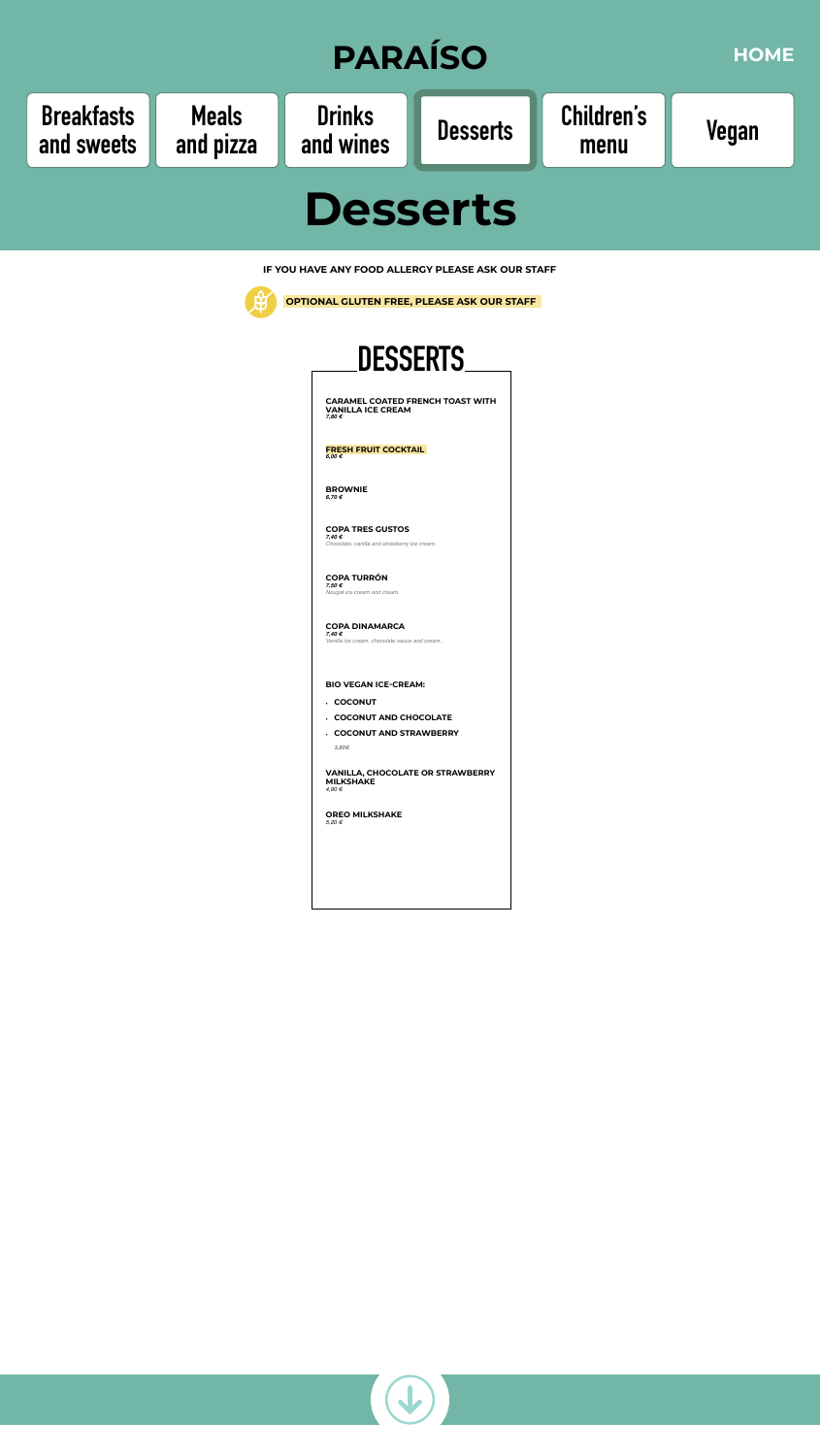<span id="page-5-0"></span>![](_page_5_Picture_0.jpeg)

**MAIN DISH**

**MENU NUMBER 1 CHICKEN NUGGETS** *7,90 €*

**MENU NUMBER 2**

![](_page_5_Picture_5.jpeg)

**VEAL BURGUER** *7,90 €*

**MENU NUMBER 3 COATED OR GRILLED CHICKEN ESCALOPE** *7,90 €*

**MENU NUMBER 4 COATED OR GRILLED HAKE FILLET** *7,90 €*

> **MENU NUMBER 5 FRIKANDEL** *7,90 €*

**MENU NUMBER 6 ¼ ROASTED CHICKEN** *7,90 €*

**MENU NUMBER 7 CHICKEN CROQUETTES** *7,90 €*

**MENU NUMBER 8 MACARONI OR SPAGUETTI WITH NAPOLITAN OR BOLOGNESE SAUCE** *6,90 €*

### **SIDE DISH**

**ALL MENUS, EXCEPT FOR MENU NUMBER 8, CAN CHOOSE A SIDE DISH: CHIPS, WHITE RICE, WHITE RICE WITH TOMATO SAUCE, WHITE SPAGHETTIS OR SPAGHETTI WITH TOMATO SAUCE.** 

**DRINKS**

**ALL MENUS CAN CHOOSE A DRINK: JUICE, WATER OR SMALL SOFT DRINK.**

### **DESERTS**

**ALL MENUS CAN CHOOSE A DESSERT: SEASONAL FRUIT, YOGURT OR SMALL SCOOP OF ICE CREAM IN A TUB.**

![](_page_5_Picture_19.jpeg)

 $\bigcup$ 

 $\mathbf O$ 

![](_page_5_Picture_20.jpeg)

![](_page_5_Picture_21.jpeg)

### **CHILDREN'S MENU**